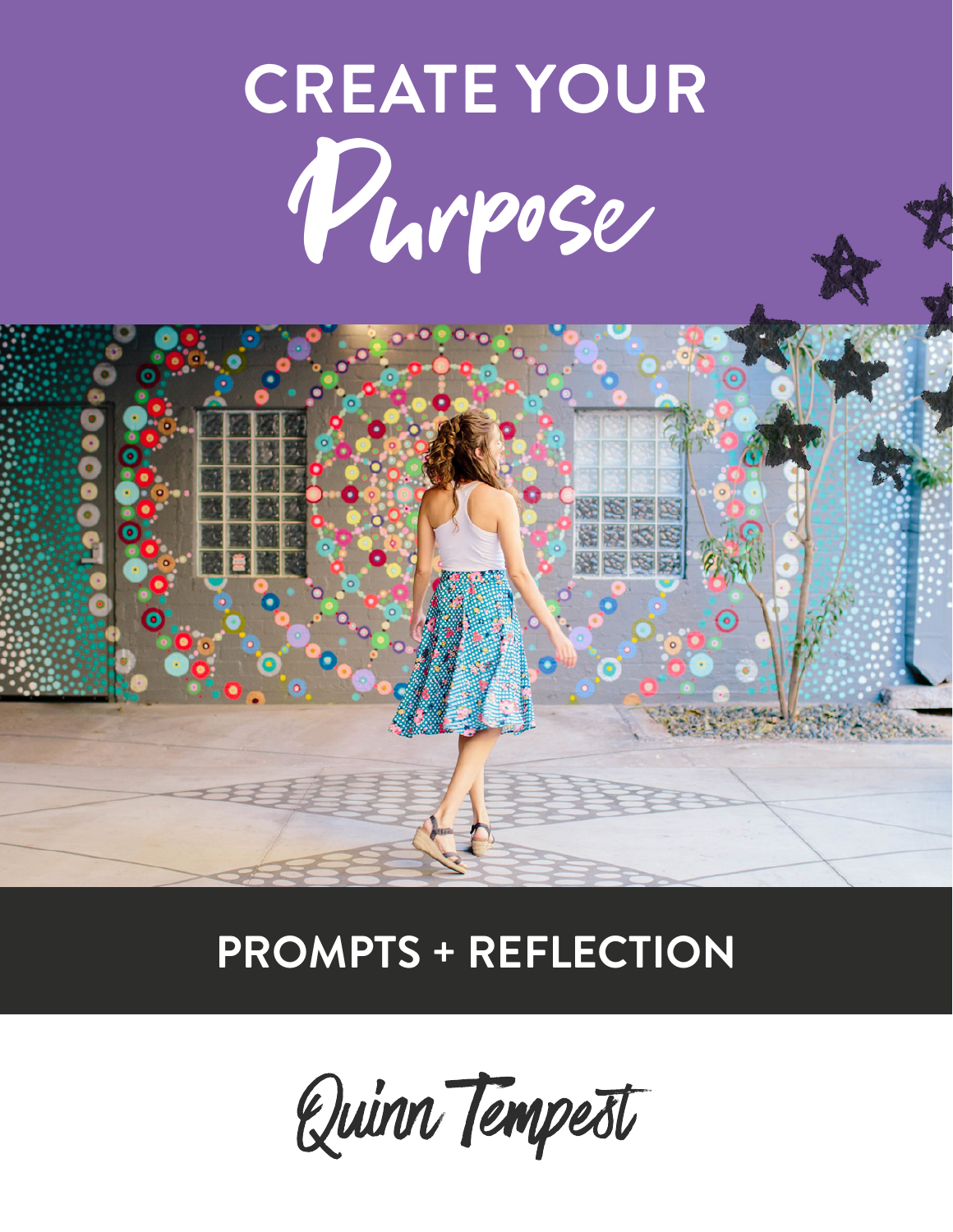#### WHY, HELLO THERE!

**A purpose-driven entrepreneur reflects on their unique experiences in life, and channels them into a business that uniquely expresses their passions and purpose. They are clear on who they want to serve and align everything in their business in order to make a meaningful difference in people's lives.**

Does that definition sound like the kind of entrepreneur you want to be?

I designed this Purpose Worksheet to help you bring awareness to parts of your life that can help you create your own entrepreneurial purpose. Think of these prompts like the different pieces that make



**play-watch my video lesson on purpose** 

up a layered collage. Each element plays an important role in creating a cohesive image - your purpose. First, look at each piece individually, and then, take a step back and see if there is a common connecting thread.

Remember, there's no right or wrong here. Just jot down anything that comes up as you move through these pages. Maybe something will unfold for you right away after some reflection, or maybe you'll end up having more questions than answers. That's okay too.

After thinking through these prompts, I encourage you to reflect on a brief sentence or phrase that elegantly expresses a purpose that resonates with you and your business. It could be something like "My purpose is to help others heal their trauma" or even simpler "I heal." If you're not ready for that step yet, don't worry, just keep pondering.

This is the beginning of a very personal journey, and everyone goes at a different pace. Stay open to the process and observe what may come up in your day-to-day life when you hold these ideas loosely in the back of your mind. You may start to find some clarity where there once was fuzziness. Boldness where there once was hesitation. Trust in those feelings and where your curiosity guides you. You may be surprised at what unfolds.

Quin empest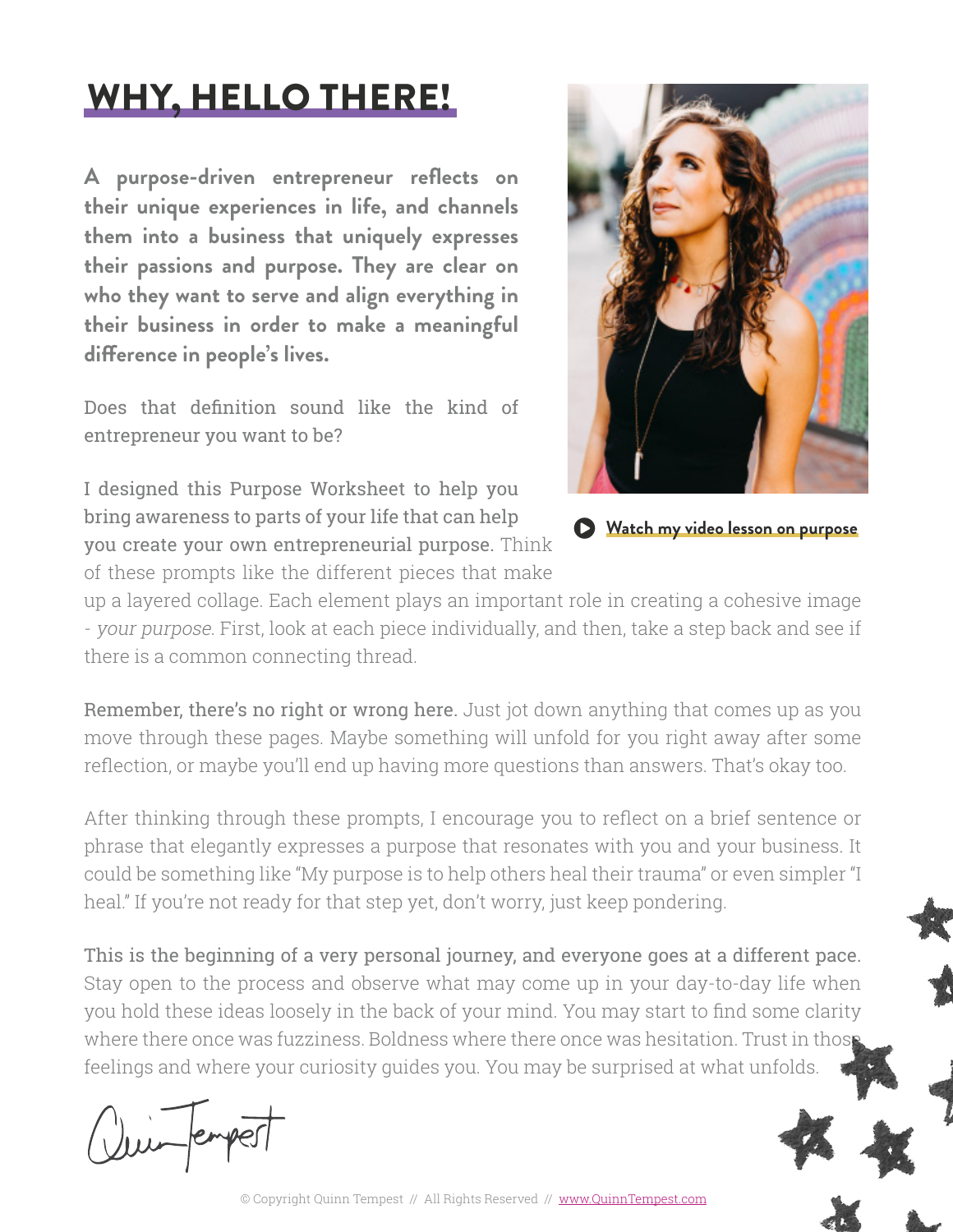#### COMPLETE THE 7 PURPOSE PROMPTS

## **1. My Past Key Experiences**

What key moments in your life have defined you and why? What lessons have these taught you? How were your values shaped? (Remember: these could be positive or negative experiences.)



**"Everything that happens to you is your teacher. The secret is to sit at the feet of your own life and be taught by it."** 

**-Polly B. Berends**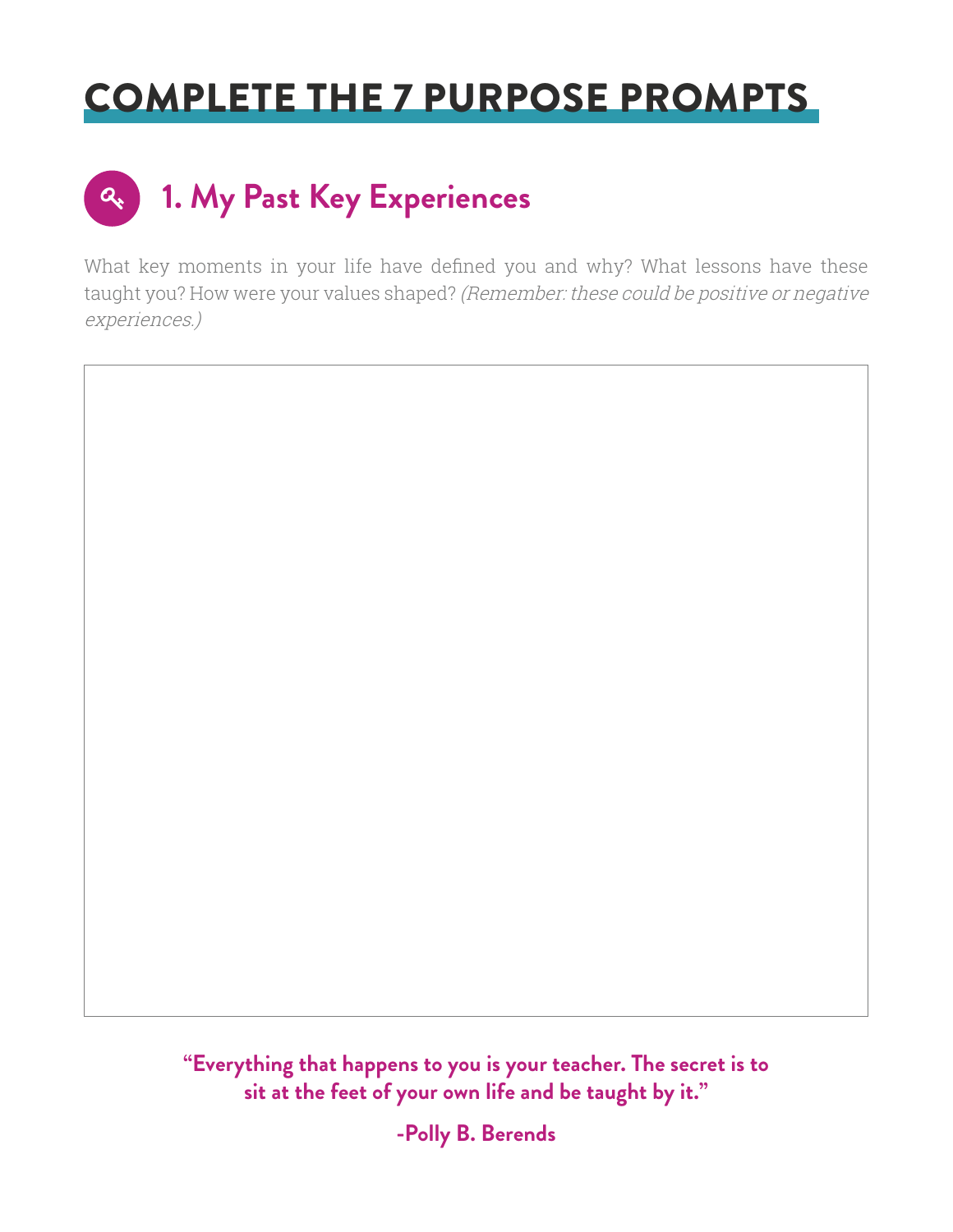

Who has left an indelible mark on your life (positive or negative), and more importantly, why? What qualities, traits, and characteristics to you admire in these people? What qualities repel you?

> **Relationship is the mirror in which we see ourselves as we are. All life is a movement in relationship. There is no living thing on earth which is not related to something or other.**

> > **-Jiddu Krishnamurti**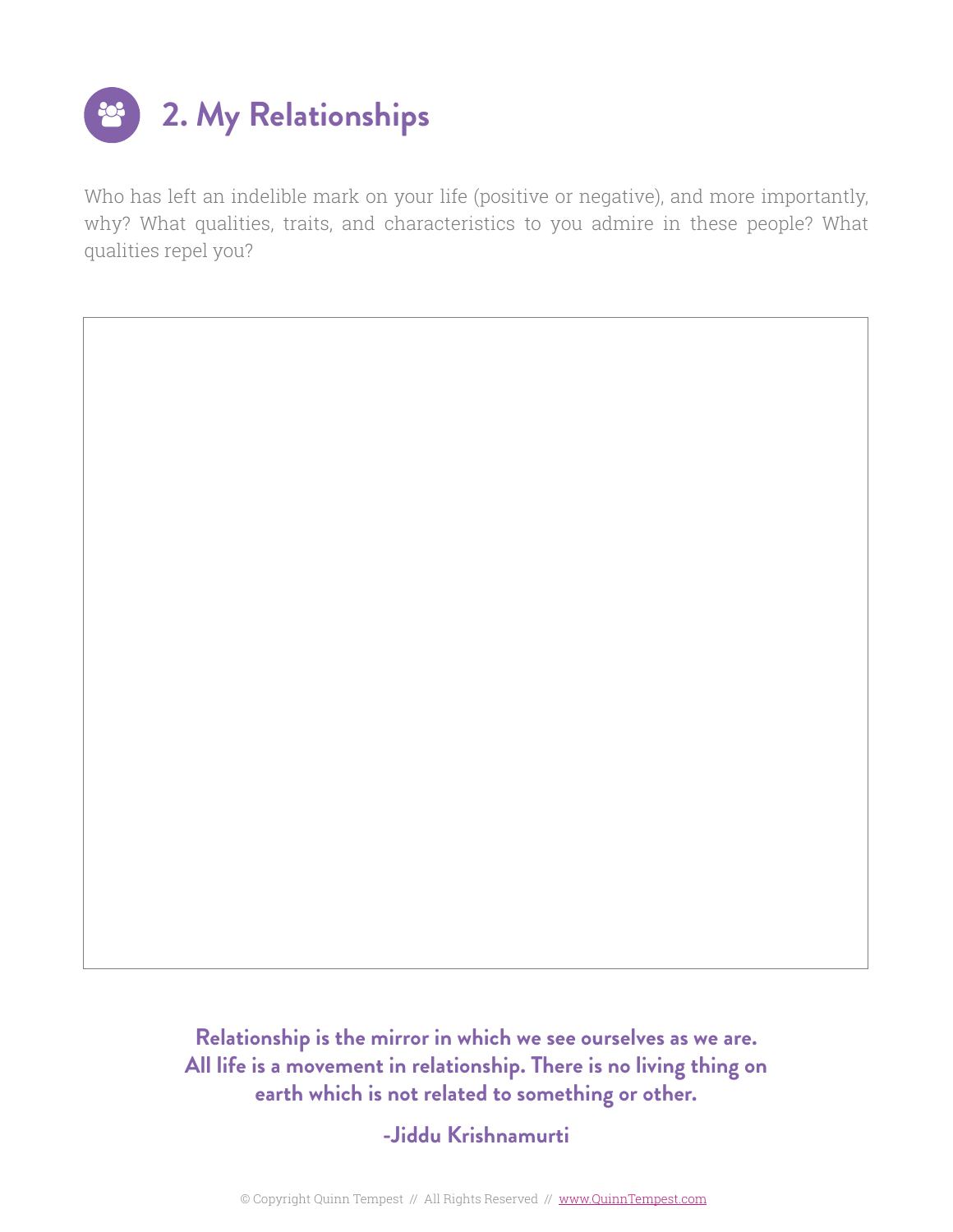

Who or what do you truly, deeply feel for? What characteristics define them? What in you makes you feel so drawn to them and why? (e.g. Sue is a yoga teacher who cares deeply about women with eating disorders and feels passionate about helping them regain their physical and mental strength).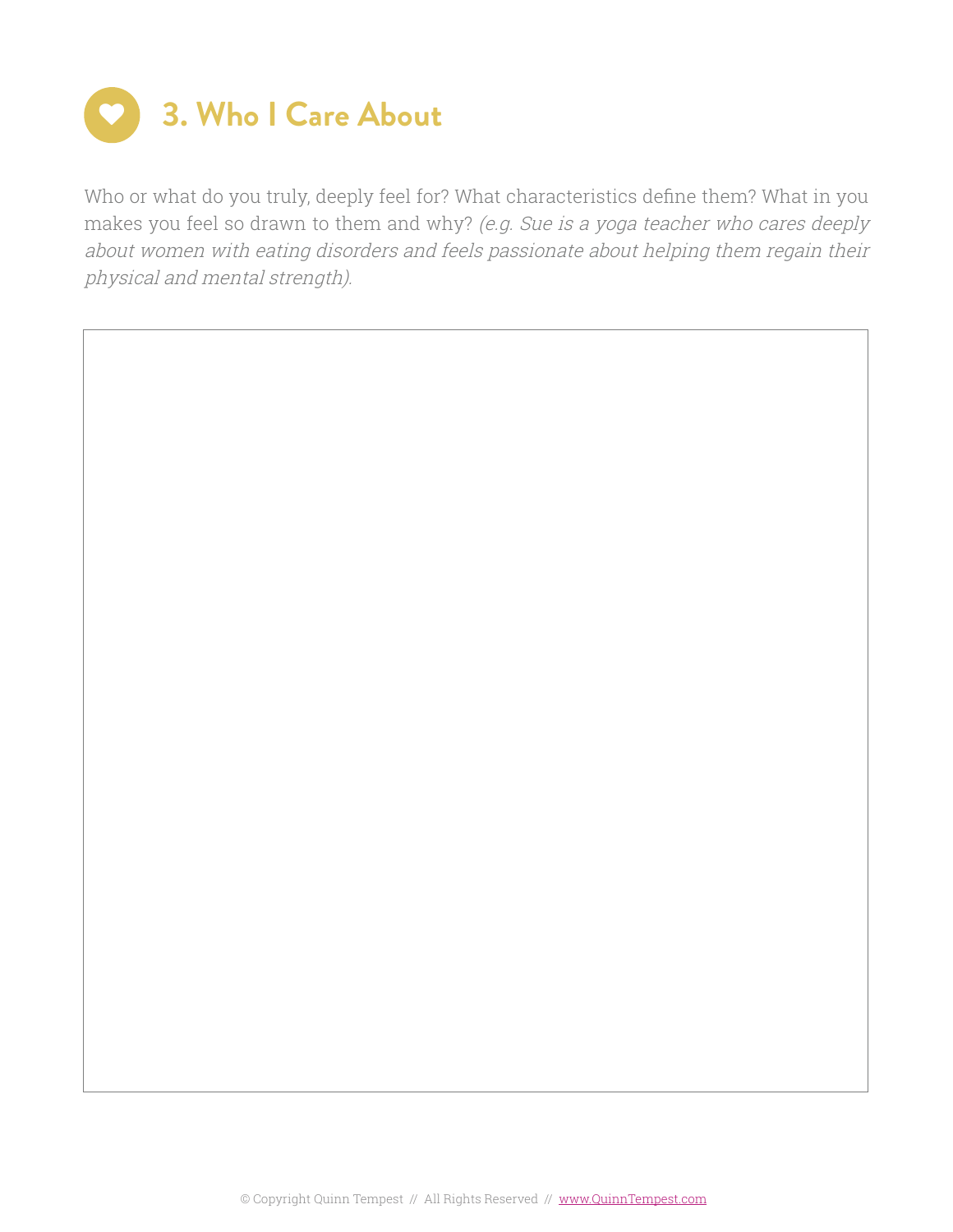

What are your innate talents and gifts? What comes easy to you? What skills have you developed that bolster your talents? What knowledge have you gained?



What lights you up? What do you love to do? What areas of your life or work make you feel the most energized? What do you want and love to do in your free time? What activities do you get totally lost in, experiencing a 'state of flow?'

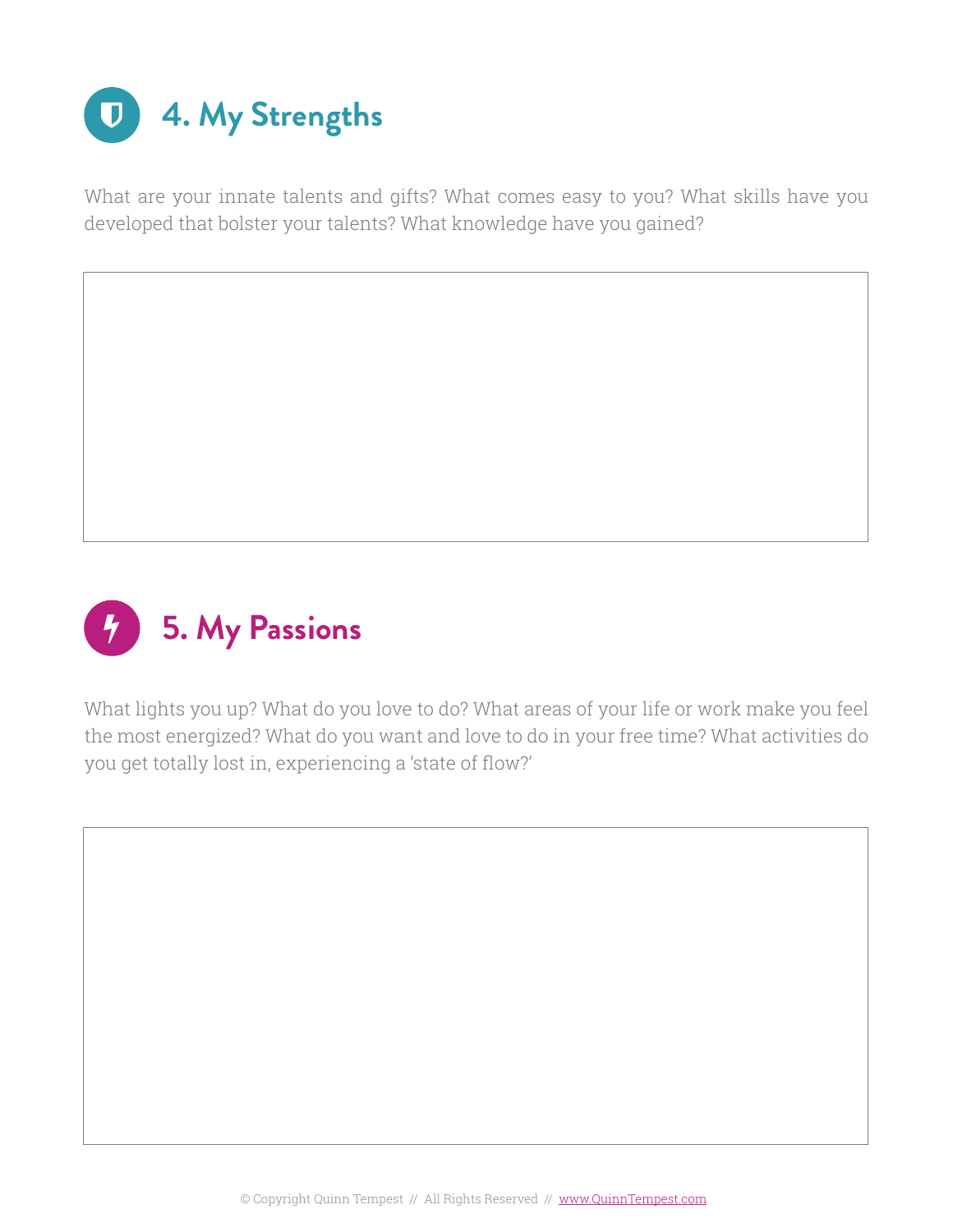

What are the most important things to you? What beliefs do you hold deeply and guide you in your everyday life? Why do you think you value these things? Do you see a disconnect between what you value and your behaviors? Why do you think that is?



When have you felt a moment of authentic connection, full embodiment, even transcendence. In other words, what makes you feel fully alive more than anything else? Do you feel called toward something or someone?

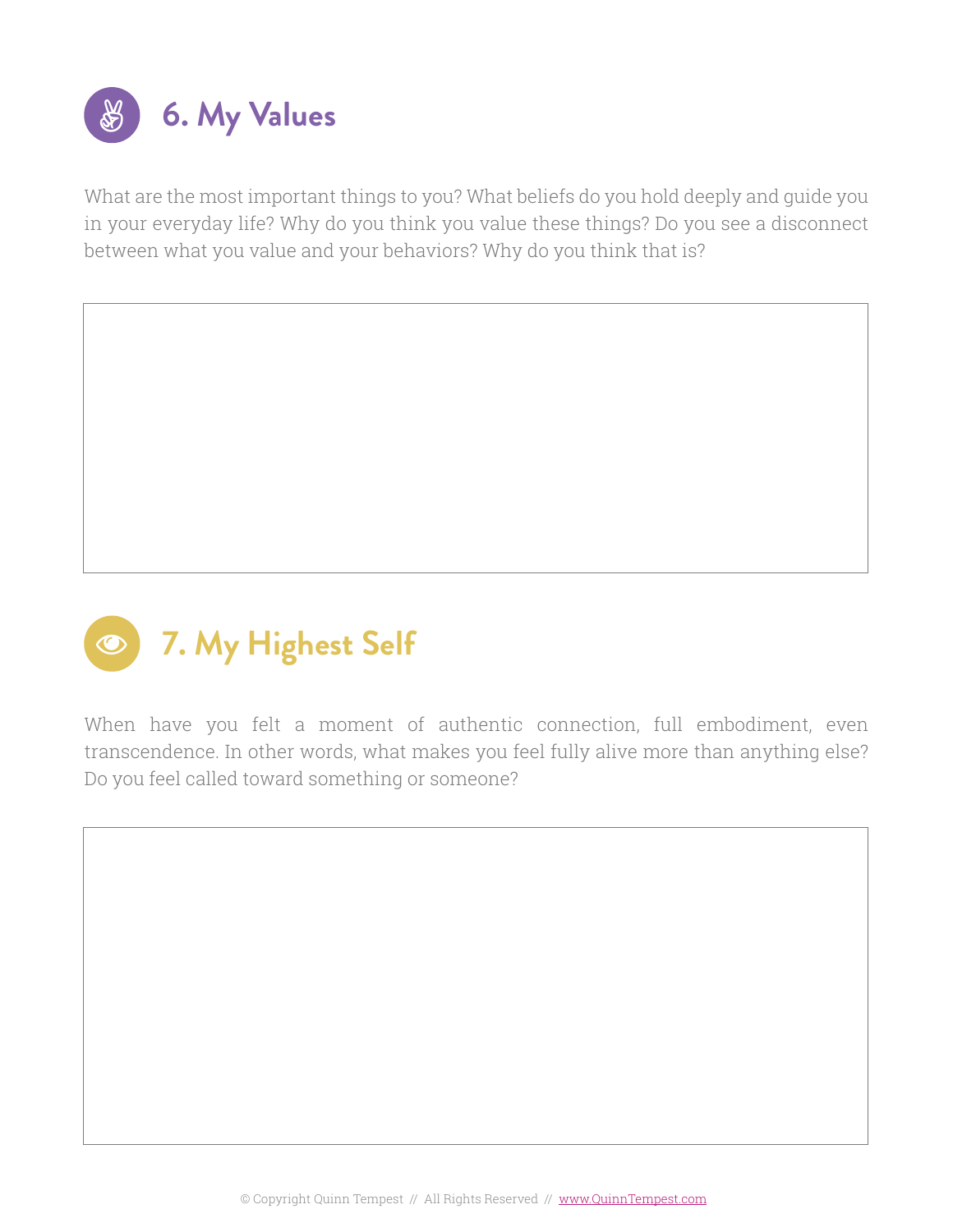# REFLECTION

After you've put some thought to each prompt, take some time to reflect in the space here. Here are some things to think about:

- Do you see any commonalities in your answers to different prompts?
- Was this exercise easy or difficult for you why do you think that is?
- Which prompt can you explore further? Which felt very fleshed out?
- Have you gained any clarity around your purpose?
- Is your life and business currently aligned with your Highest Self?
- If you were to write a short purpose statement right now, what would it be? (e.g. "I help people bring their ideas to life.")